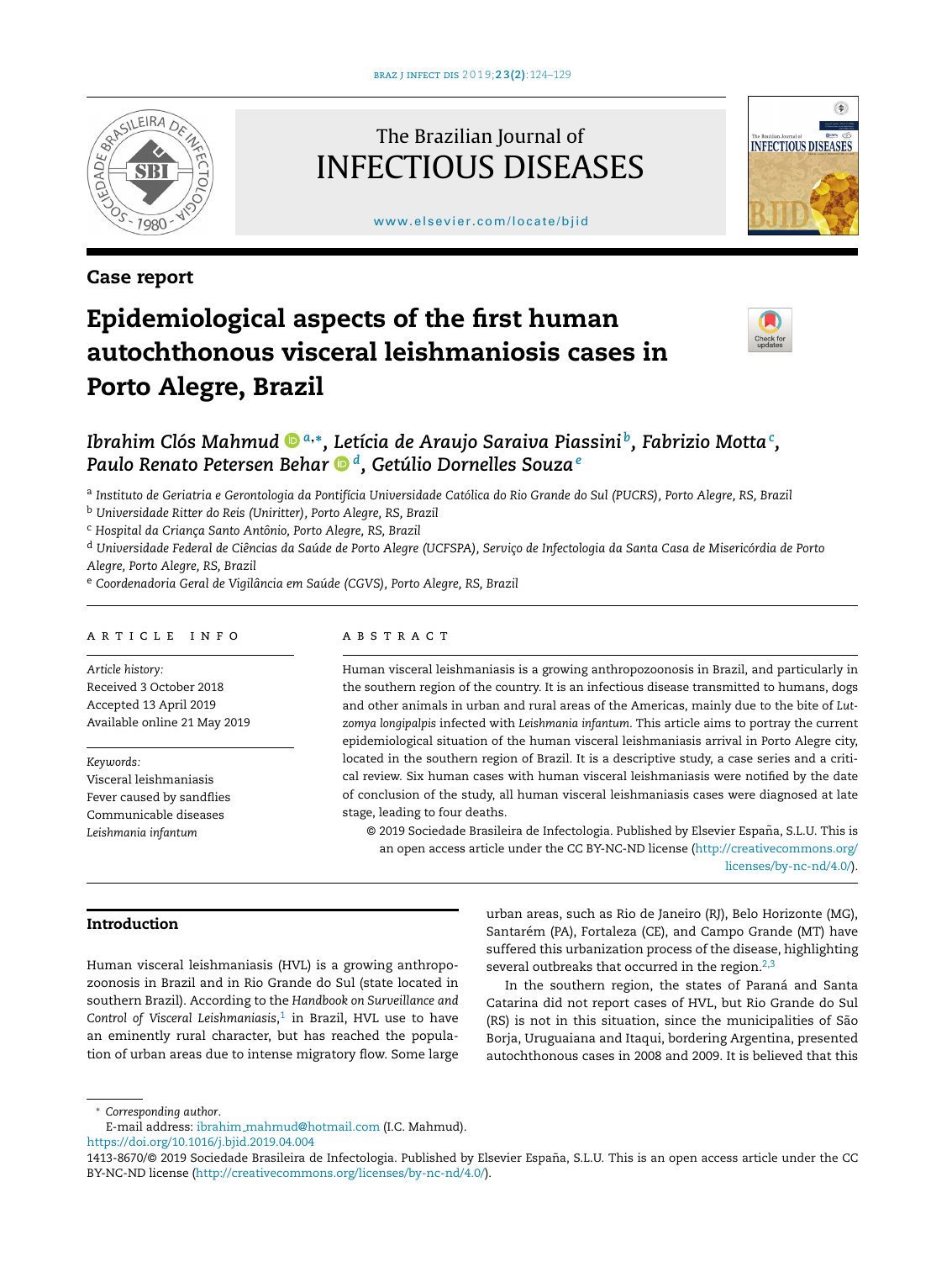situation expanded due to the transit of people with their pets coming from Argentina, as cases of HVL were recorded in Posadas-Misiones (2006) and Virasoro-Corrientes (2008). During this period, research in the area verified, by the year 2010, five cases of confirmed HVL in São Tomé (border with São Borja). $4-6$  In Porto Alegre, capital of RS, the first autochthonous case registered in September 2016 was a patient aged 1 year and 7 months who ended up dying four months after the onset of symptoms. This case led to great mobilization of the government towards the qualification of the professionals and implementation of epidemiological control measures.

## Methodology

This was a descriptive study, a series of cases and critical review. Data were collected as follows: hospital records with prior authorization, including the ERC (only the fourth case), and secondary public data of the General Coordination of Health Surveillance (CGVS) (other cases reported). This study was approved by the Ethics and Research Committee of the Santo Antônio da Criança Hospital – Santa Casa/RS under no. 2,657,622.

### Results

#### *Cases of human visceral leishmaniasis*

Porto Alegre is a city located to the east of the state of RS, being the most southern capital of Brazil, belongs to the metropolitan mesoregion and has a very diversified geography, with hills, lowlands and a great lake and presents a humid subtropical climate. According to the 2010 census, the population is approximately 1 million and 500 thousand inhabitants.

Until the last epidemiological bulletin of the CGVS, six cases of HVL had been diagnosed and of those four people  $\text{died.}^7$  $\text{died.}^7$  Of the six cases, five were diagnosed in the emergency room of the hospitals with diverse manifestations that led to suspicion of HVL. In all cases, the disease was confirmed by bone marrow aspiration for investigation of cytopenias. The sixth case was diagnosed in a primary health unit (UBS).

The first case of autochthonous HVL was a 1 year and 7 month-old female patient with no comorbidities. In September 2016, the patient with severe anemia and thrombocytopenia was seen at an emergency room with a history of episodes of intermittent fever that had started four months before without resolution. As the patient was suspected to have leukemia, she was referred to a hospital for further investigation. Based on the result bone marrow aspiration the patient was diagnosed with HVL and began treatment with liposomal amphotericin B, but died after two days. This situation led the Health Department of Porto Alegre to declare an epidemiological alert situation, and established a "Situation Room" with the mandate of analyzing the region where the patient lived, qualifying professionals and capturing vectors.

The second case had investigation initiated in February 2017, when the hospital notified the case after the result of bone marrow aspirate. The patient, a 43 year-old male, had

a history of tuberculosis treatment and relapses, so it was believed that he was having another recurrence. After evidencing the parasites in the aspirate, treatment with liposomal amphotericin B was initiated, but the patient died within two days.

The third case of HVL occurred in May 2017. The patient was 82 year-old female, hypertensive and diabetic. She presented with a history of dizziness and inappetence 15 days before being admitted to the hospital with abdominal pain and a weight loss complaint. Leukemia was also suspected, leading to bone marrow aspiration, which confirmed the diagnosis of HVL. After the start of treatment, the patient died.

The fourth case was diagnosed in August 2017. The patient was a 1 year and 5 month-old female with no comorbidities. She had a history of 15 days of irritation, inappetence and intermittent fever of 39 °C, and was started on amoxicillinclavulanate at the primary health center due to radiological diagnosis of bronchopneumonia. As the patient showed no improvement of his clinical condition and complained of abdominal pain, she was admitted to a secondary hospital in the city, where hepatosplenomegaly and severe pancytopenia (hemoglobin 6.8 g/dL, leucocytes 2690/mm<sup>3</sup>, platelets 50,000/L). As a result, she was referred to a pediatric tertiary hospital for further investigation. A bone marrow aspirate was performed, which showed intracellular parasites characteristic of leishmania. The patient was treated with liposomal amphotericin B 4 mg/kg/day for five days, cefepime 150mg/kg/day for pneumonia, and blood transfusion. The patient was discharged in better clinical condition nine days after hospitalization. Ambulatory follow-up showed blood count normalization 60 days after the end of treatment and normalization of hepatosplenomegaly four months after the end of treatment. The patient had no complication of the described infectious disease 10 months after hospital discharge and was in excellent general condition. In this case, the patient did not dye, emphasizing that after five days of treatment there was clinical and laboratory improvement.

It should be pointed out that, with the exception of the elderly patient, all had intermittent fever with for more than seven days. Hepatosplenomegaly and cytopenias were observed in all cases with ensuing severe opportunistic infections leading to death of these three patients. It is important to clarify that the elderly patient probably did not present the classic picture due to the physiological immunosenescence state due to aging, thus making diagnosis difficult.

The fifth case was two-year and eight months old girl who was admitted to a city hospital for cancer treatment. In her MO aspirate the amastigotes were found, and she died in October 2017.

Finally, the most recent case was a young adult who started with fever and looked for care in an emergency room where he received treatment for dengue and discharged. Nonetheless, his clinical condition deteriorated (tiredness, pallor, dizziness) and patient was examined in other emergency rooms in the region, where laboratory tests were performed that did not led to the correct diagnosis or suspicion of the disease. On the 13th day of fever, he was seen at a primary health center (UBS), where the disease was ultimately diagnosed and the patient transferred to a referral hospital, where he received specific treatment and had a favorable outcome.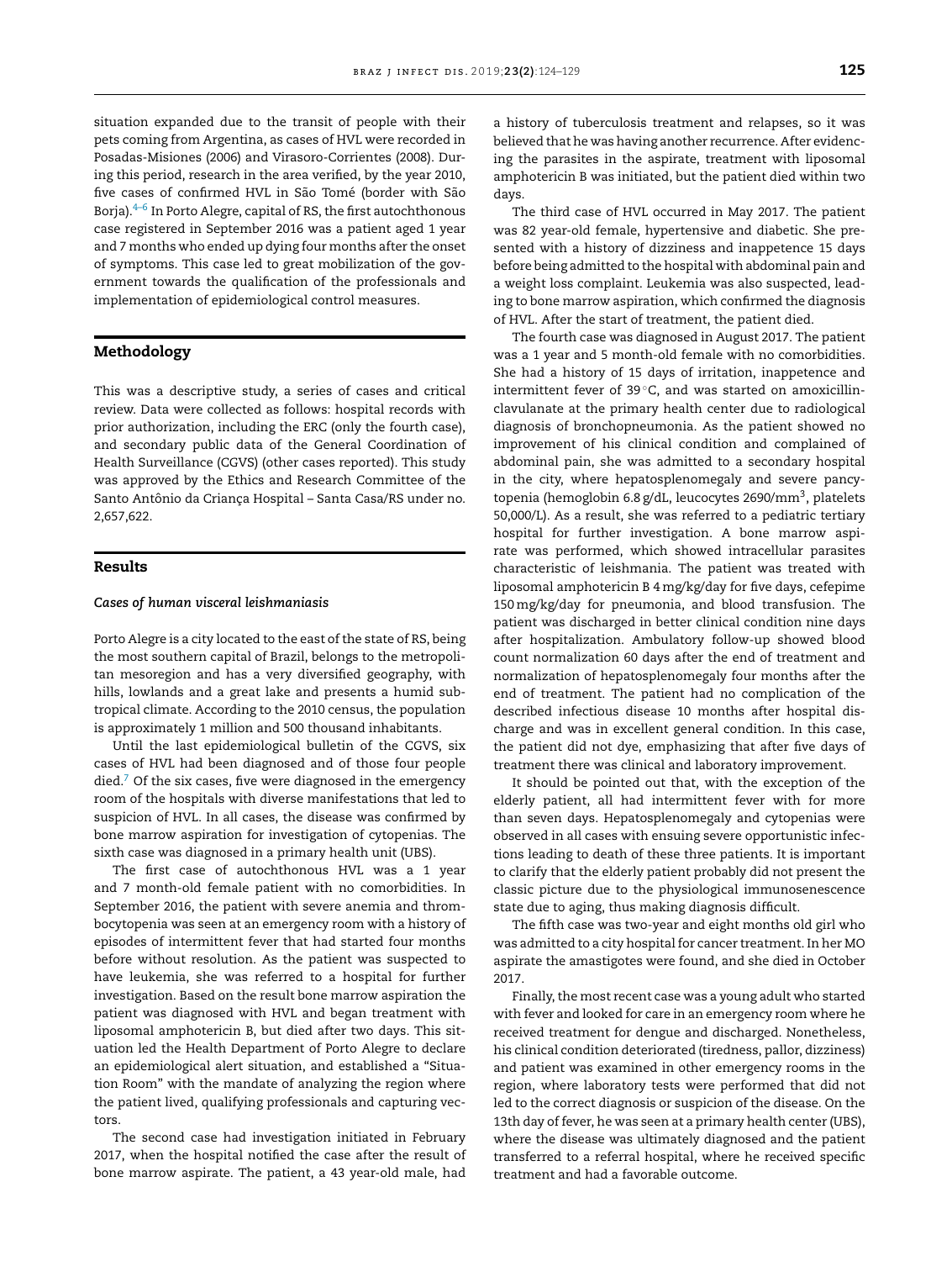#### Entomological study

It is known that HVL is an infectious disease transmitted to humans, to dogs and to other animals, both in urban and rural areas of the Americas, mainly by the bite of *Lutzomya longipalpis* females infected with *Leishmania infantum*. This disease was first diagnosed in dogs of the region in the year 2010, triggering an intense investigation by the vectors. According to data published in the Epidemiological Bulletin of the CGVS, in 2014, after evidence of another sick animal, new investigation was started in search of the vectors.<sup>[7](#page-4-0)</sup> The sandflies identified were *Psathyromya lanei*, *Brumptomya* sp., *Pintomyia fischeri*, *Migonemya migonei*, and *Nyssomyia neivai*. After sending the samples to a reference research center, *Le. infantum* (PCR technique) was found in the females of *Pi. fischeri*, thus evidencing the importance of this phlebotomine in the transmission of the disease.

Thus, with the confirmation of the first case of LV in humans in September 2016, a new phase began aiming at capturing vectors involved in the transmission of LV, generating an intense collection of sandflies in the regions where the patients lived, within a radius of 50m, using light baited traps (CDC type) in three consecutive nights per month between October 2016 and May 2017.

During this period, 437 phlebotomines of different species were found, and in the internal environment of the residences three species were captured: *Pi. Fischeri*, *Mg. migonei* and *Lu. gaminarai*, the latter reached 90.4% of the specimens detected in houses. In the peridomiciliary environment, there was a predominance of *Mg. migonei* (45.79%), followed by *Pi. Fischeri* (26.01%) and *Lu. gaminaria* (17.58%). It should be emphasized that in *Pi. Fischeri* and *Mg. migonei* species *Le. infantum* were found by PCR-multiplex technique.

#### Discussion

#### *Diagnosis, symptomatology and warning signs*

HVL is a serious and lethal zoonosis in 90% of cases. After being infected by the vector, the individual undergoes an incubation period that varies according to his/her immune status, between 10 days and 24 months. It should be underscored that not all infected patients will develop the disease. The Brazilian Ministry of Health recommends that the available diagnostic methods be used only in cases with compatible symptomatology, since persons residing in high prevalence areas may be asymptomatic despite being infected and do not require any treatment.[1,8](#page-4-0)

According to the Ministry of Health<sup>[1](#page-4-0)</sup> and the GCVS diagnostic flowchart, $9$  every patient with a prolonged fever of at least seven days, and presence of hepatomegaly and/or splenomegaly should be notified and investigated if coming from an endemic area. There must be a previous discussion with the professional of the CGVS for further serological examination.

In the city of Porto Alegre, the rapid test is found in specific health units of each district health management, and patients are screened with the rapid immunochromatographic test rK39. In 2003, the Ministry of Health funded a multicenter study to validate the DiaMed-IT (IT-Leish) test that presented promising results. However, in 2009 the Ministry of Health acquired the rK39 test of Kalazar Detect  $^{\circledR}$  .<sup>[10,11](#page-5-0)</sup>

In 2015, Kalazar Detect $^\circ$  was replaced by IT-Leish $^\circ$ , which was widely used by the Ministry of Health. It has as the advantage of using whole blood, unlike rK39 that uses the blood serum.<sup>[12](#page-5-0)</sup> According to the Brazilian Ministry of Health, $12$ studies conducted for evaluating IT-Leish® in Brazil showed 92–93% sensitivity and 95.6–97% specificity, better results than those obtained with Kalazar Detect $^\circ$ , 84.7–88.1% sensitivity and [9](#page-5-0)0.6–96.8% specificity. It is emphasized in the flowchart<sup>9</sup> that the patient must be previously submitted to the rapid test to rule out infection by the Human Immunodeficiency Virus  $(HIV).<sup>12,13</sup>$  $(HIV).<sup>12,13</sup>$  $(HIV).<sup>12,13</sup>$ 

The patient should be referred to a referral hospital, if possible, to perform bone marrow aspiration, which will evidence the presence or absence of the parasite. In the four cases reported only spinal aspirate was obtained, since there was no suspicion of HVL, and thus the rapid test rK39 was not performed. That means the flowchart was not "followed".

The symptomatology varies quite considerably, but as shown in the flowchart, $9$  patients will have prolonged fever, increased liver and/or spleen, and cytopenias are common. Anemia is the most frequent and translated by a pallor appearance, fatigue, adynamia, dyspnea, and general malaise. Neutropenia can occur and lead to infections which should be treated early to avoid sepsis and, potentially, death. Other associated symptoms are: weight loss in recent months, chronic cough, diarrhea, abdominal pain, and edema (on lower limbs).

The cases presented herein were diagnosed with severe cytopenias, but five out of six had classic symptoms that should have raised the suspicion of leishmaniasis. We emphasize the clinical picture of the elderly patient, who, due to physiological immunosenescence, did not develop fever and hepatosplenomegaly, thus making diagnosis more challenging.

The fourth and sixth cases had a rapid evolution and presented all classic symptoms of the disease, but nonetheless there was a delay in suspecting HVL. It should be noted that the patients had a favorable prognosis as they had been diagnosed at an early stage of the disease, even after a long febrile period.

Alarm or severity signals are associated with increased lethality of the disease, which call for more aggressive therapy from the start. The Ministry of Health<sup>[12](#page-5-0)</sup> carried out a systematic review in which the factors associated with higher risk of death in patients with HVL are categorized according to the level of importance as A, B, C and D, where A and B are evidence based on observational and experimental studies. Risk factors stratified as A and B are: age less than one year and over 40 years, associated bacterial infection, presence of diarrhea or vomiting, edema, fever for more than 60 days, jaundice, hemorrhagic episodes, signs of toxemia, comorbidities, platelet count  $\leq$ 50,000/mm<sup>3</sup>, hemoglobin level  $\leq$  6 g/dL and bilirubin above the reference values. The more criteria present, the worse the patient's prognosis.<sup>[12](#page-5-0)</sup>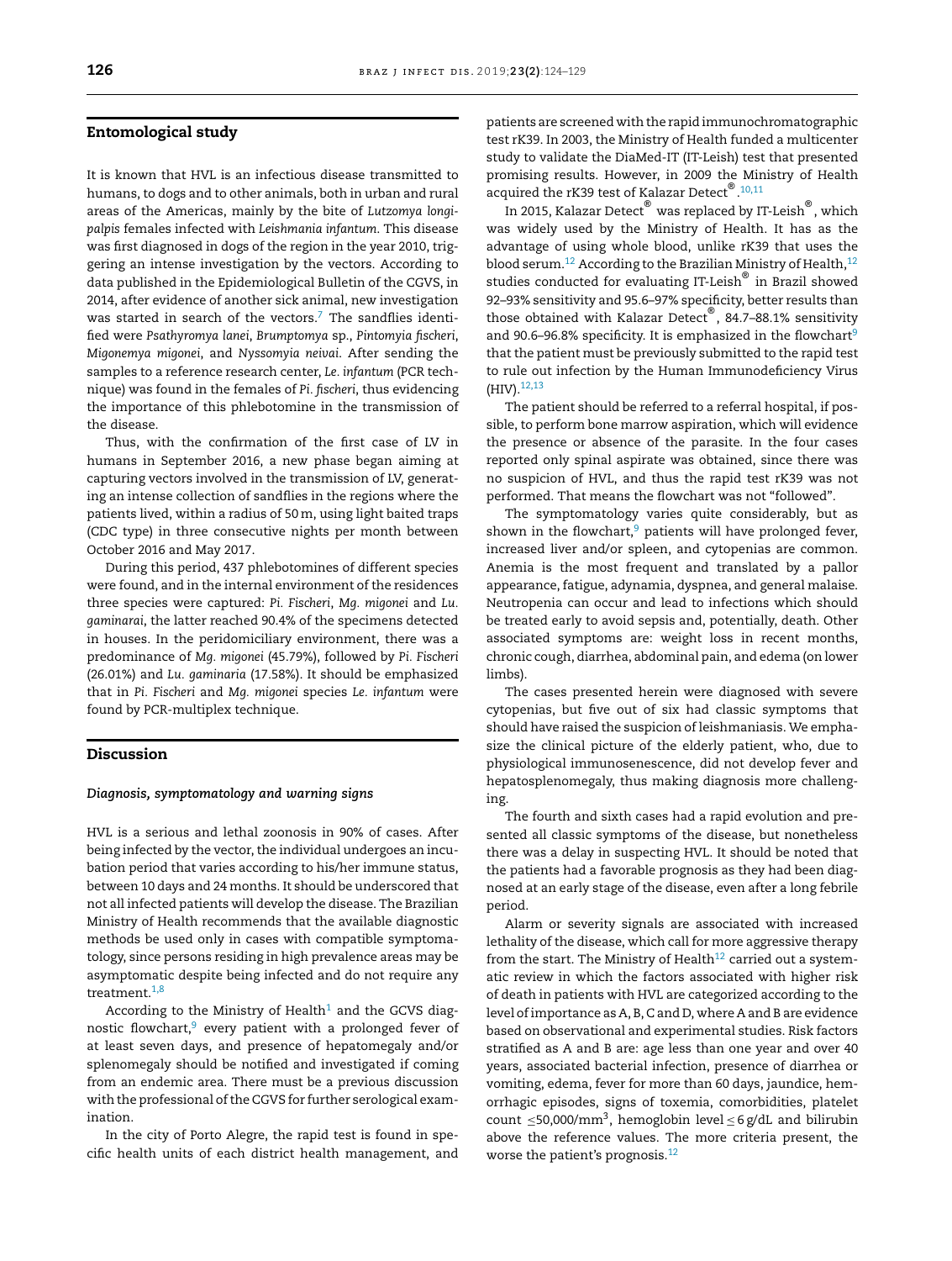#### Treatment of human visceral leishmaniasis

Currently, few drugs are available for treating HVL. In Brazil, the available drugs are pentavalent antimoniate and amphotericin B (deoxycholate and liposomal). The choice of drug should take into account the age range, pregnancy, and presence of comorbidities. Pentavalent antimonial (Glucantime $^\circledR)$ is the most used drug, since it has the advantage of being administered in the clinic, thus reducing the risks associated with hospitalization. However, this treatment has several contraindications and adverse effects, besides lasting for 30 days.

Amphotericin B is the most potent leishmanicidal drug available commercially, acting against promastigote and amastigote forms of the parasite. Currently, the Ministry of Health offers two presentations, amphotericin B deoxycholate and liposomal amphotericin B, the latter being less toxic.

According to the Ministry of Health guidelines, $14$  liposomal amphotericin B has specific indications and should be requested in a separate form, as it is restricted only for patients with renal impairment or renal transplantation, over 50 years of age, or presenting either cardiac or hepatic abnormalities.[14](#page-5-0)

The use of liposomal amphotericin B can be administered for a period of only 5–7 days according to the dose used and provides a faster response compared to other drugs. Thus, hospital length of stay is much shorter when compared to amphotericin B deoxycholate regimen, which should be administered for a period of 14–20 days.

The treatment of HVL is based not only on specific management with leishmanicidal drugs, but often the patient will require red blood cells transfusions and even platelets. In addition, the management of neutropenia and infectious foci is important for the patient's prognosis, with sepsis and febrile neutropenia being very frequent in this group of patients. In the case reported, the patient required red blood cell concentrate and antibiotic therapy due to respiratory infection, as well as the use of liposomal amphotericin B for five days, achieving a rapid improvement in clinical status.

After ending treatment and improvement of the clinical picture, the patient is discharged, but should be followed up, since relapses occur in 5% of cases in the first year after treatment, being more frequent in the first three months. The clinical picture of the patient improves progressively and slowly, cure criteria are essentially clinical, and early signs of response are usually nonspecific, such as improvement in appetite and overall health. Defervescence of fever occurs between the second and fifth day of treatment. Weight gain and reduction of spleen and liver volume can be seen in the first few weeks, although full regression may take a few months. Hematological parameters improve after the second week. Normalization of serum proteins is slow and may last for months.<sup>[14](#page-5-0)</sup>

The Ministry of Health $^1$  $^1$  recommends consultations for clinical control of the patient at 3, 6 and 12 months posttreatment. Only after this period without symptoms and laboratory abnormalities the patient is considered to be clinically cured. Survivors of HVL episode should be followed up for 12 months after their episode.

## Etiologic agent, vectors, reservoirs and their implications

The etiological agents of HVL are trypanosomatid protozoans of the genus *Leishmania*, which are obligate intracellular parasites of cells of the mononuclear phagocytic system and can have two forms: flagellate or promastigote. The first can be found in the digestive tract of the insect vector, and the second, non-flagellate or amastigote, in tissues of vertebrate animals. The life cycle of the parasite in the insect takes around 72h.[1](#page-4-0)

The vectors of HVL are insects classified as sandflies, popularly known as mosquito-straw, birigui, tatuquiras etc. They are very small dipterans, measuring 4–5mm, have composite eyes that takes a large part of the head, absent ocelli, long antennae, wings with lancearian shape and with parallel longitudinal veins, abdomen with 10 segments – that from the eighth onwards are modified to form the parts of the genital tract – and have sucking mouthparts, and thus are considered hematophagous. The biological cycle presents four stages of development: egg, larva (four stages), pupa, and adult. After copulation, the female lays eggs on humid substrates in soil with presence of a lot of organic matter, which under optimal conditions of temperature and humidity develop in approximately a week, resulting in larval hatching. The larva are vermiform, apodic and, after ecdysis, only move after the hardening of the chitin. Its development occurs around 20–30 days in decaying vegetable matter, tree holes filled with rotting leaves and in excrement found with vegetable remains and food in animal dens. The pupa phase takes 10–15 days, does not feed and can breathe. The whole cycle lasts around 30–40 days, resulting in hematophagous females and males that feed on vegetable sap. The activity of these insects is twilight and nocturnal. They have little ability to fly and do not seek food more than 200m away. During the day, they are sheltered from the wind and from natural predators, at rest, in shady and humid places. Phlebotomines are found peri and in-house, close to food sources. The longevity of adult insects is 27 days.

From February to May 2017, the most prevalent species in Porto Alegre were *Mg. migonei*, *Lu. gaminarai* and *Pi. fischeri*, which present a high degree of anthropophilia and can be captured in the residual forests of the marginal areas of the cities, in shelters of domestic animals and internal walls of human households. The rampant urbanization, with residences near areas of forests, makes possible the development of these insects in these places.<sup>[7](#page-4-0)</sup>

The reservoirs of VL in the urban area are dogs (*canis familiaris*), even though cases of cats and poultry infected with parasites have been detected. The high reproductive rate of these animals and the increasing abandonment facilitates the dispersion of the vector in the urban environment, generating ideal conditions for an epidemic of the disease. In the wild, the main reservoirs are foxes (*Dusicyon vetulus* and *Cerdocyon thous*) and marsupials (*Didelphis albiventris*).[13](#page-5-0) The infected foxes were found in the Northeast, Southeast and Amazon regions, and marsupials were found in Brazil and Colombia.[1](#page-4-0)

HVL is an immune-mediated disease, but when dogs and humans are compared, dogs present higher rates of morbidity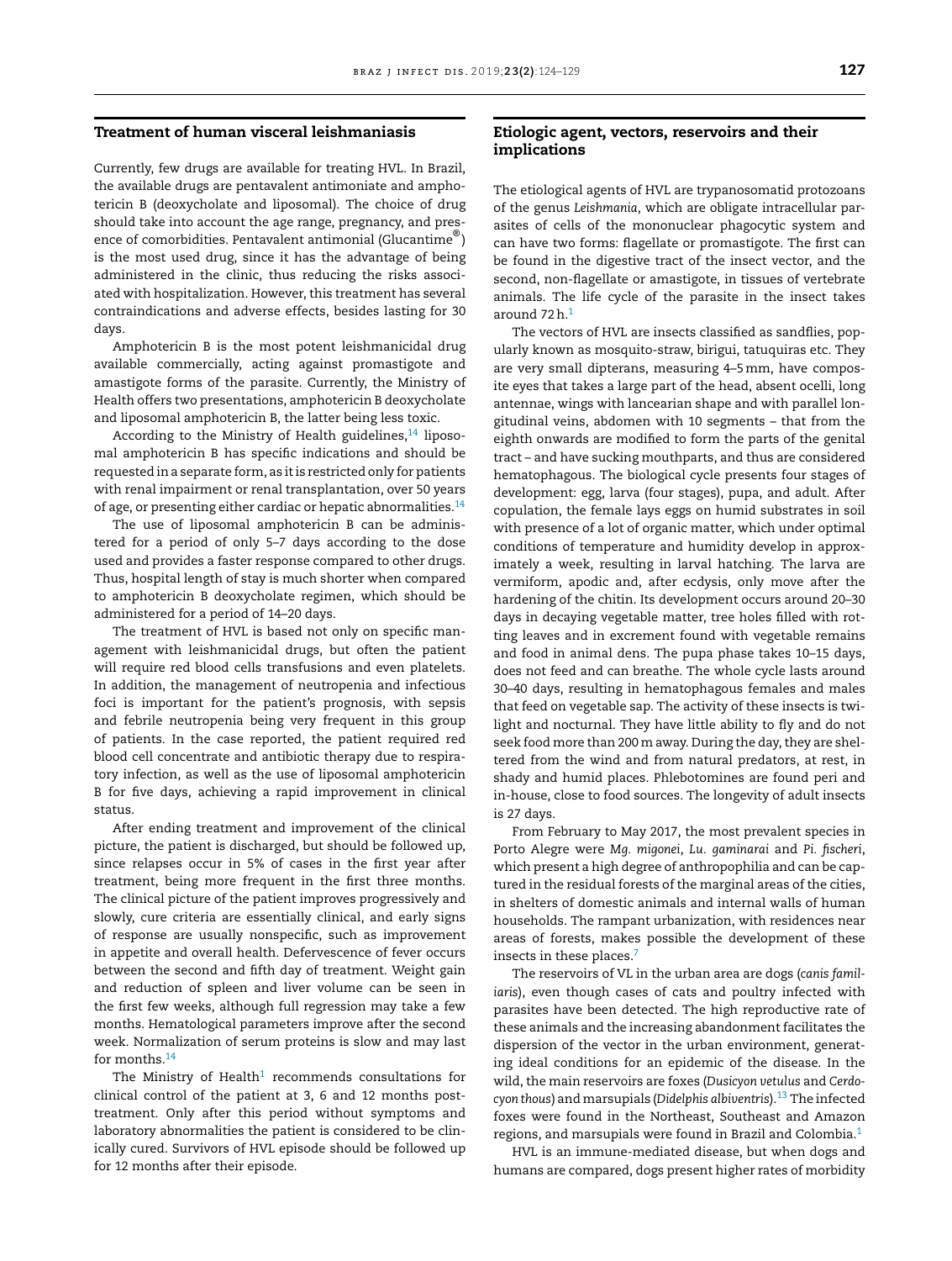<span id="page-4-0"></span>and mortality, and this can be explained by the greater parasite load in the skin, favoring vector infestation. The immune response of humans is greater and more effective when com-pared to that of dogs.<sup>[14](#page-5-0)</sup>

#### Methods of prevention and control of the vector

The geographical distribution of Porto Alegre assists in the entomological and epidemiological study of VL, since it is possible to verify the endemic areas of disease transmission, to observe the type of vegetation, and the socioeconomic conditions of the population. In the six cases described in the municipality in 2017, the patients' residences were always in the last blocks of the streets, located in the middle of native forest, with sandy and humid soil, presence of several dogs and chickens, and garbage accumulation. The high social vulnerability of this population was also noted. Adding all these factors, the environment is optimal for proliferation and reproduction of the sand-fly. Based on these data, it is important to chart a series of vector prevention and control actions to reduce disease transmission.

The Municipal Health Department of Porto Alegre created a Municipal Plan for Intensification of the Actions of Surveillance and Control of Visceral Leishmaniasis, in which, firstly, the city was stratified, highlighting the risk areas for the disease, using as a parameter infected dogs and the presence of vectors, which were collected with the help of specific traps. The health teams had to learn how to approach and host the suspect patient, as well as to educate the population on ways to decrease vector spread.

Community agents and endemic disease control agents carried out active search visits to homes near the confirmed cases, to search for possible symptomatic patients. In addition, based on actions of the Sanitary Surveillance, at the time of blood collection (rapid test) of dogs residing 50m of the patient's area the agents instructed the residents to always keep their patio clean, collecting garbage and animal waste. In the 200-m radius of confirmed cases, alpha-cypermethrin insecticide was applied in the peridomicile, in the external walls of the houses and in other external areas, and in the in-dwelling for the residents who accepted this measure, since they should return to their residences only 24h after application.<sup>7</sup>

According to the Ministry of Health, $^1$  the population needs to follow individual protection methods, such as the use of thin mesh nets, door and window sizing, repellent use and no exposure during vector activity times. Environmental management issues such as yard hygiene, public lands and squares, proper disposal of organic solid waste, elimination of sources of moisture, and avoiding domestic animals are required.

Another important issue is preventive measures and care of domestic animals, as they are carriers of the disease. Treatment of positive dogs and the preventive vaccination are not recommended by the Ministry of Health because they do not make full coverage and the animal remains susceptible to contracting leishmaniasis. The best alternative is having dogs to wear collars, a simple action that can repel the phlebotomine.[15,16](#page-5-0)

#### Final considerations

Health teams of the city of Porto Alegre should be trained considering that professionals are not aware of HVL. In the majority of the cases, professionals did not suspect of HVL in the differential diagnoses in febrile patients. It is also worth noting the significant lethality rate of HVL in our patients which deserves further investigation.

According to the diagnosed cases of HVL, it was possible to draw a profile of vector behavior, which was rural, but is becoming urban because people increasingly invade these regions of native forest to build their homes. Phlebotomine and the HVL parasite do not have a predilection for the human species for its development, but the lack of other hosts and the proximity of the population with forest environments end up facilitating the spread of the disease. Regarding dogs, the best form of prevention is still the nesting; and for humans, is the use of repellents, window-sizing and shrinkage of the vector breeding grounds.

## Acknowledgments

Dr. Luis Carlos Ribeiro, head of the Pediatric Infectology Service of the Santo Antônio Children's Hospital.

### r e f e r enc e s

- 1. Brasil. Ministério da Saúde. Manual de vigilância e controle da leishmaniose visceral [Internet]. Brasília: Editora do Ministério da Saúde; 2006. Available from: [http://bvsms.](http://bvsms.saude.gov.br/bvs/publicacoes/manual_vigilancia_controle_leishmaniose_visceral.pdf) [saude.gov.br/bvs/publicacoes/manual](http://bvsms.saude.gov.br/bvs/publicacoes/manual_vigilancia_controle_leishmaniose_visceral.pdf) vigilancia controle [leishmaniose](http://bvsms.saude.gov.br/bvs/publicacoes/manual_vigilancia_controle_leishmaniose_visceral.pdf) visceral.pdf [accessed 10.07.18].
- 2. [Silva](http://refhub.elsevier.com/S1413-8670(18)30650-0/sbref0090) [GAR,](http://refhub.elsevier.com/S1413-8670(18)30650-0/sbref0090) [Boecha](http://refhub.elsevier.com/S1413-8670(18)30650-0/sbref0090) [TO,](http://refhub.elsevier.com/S1413-8670(18)30650-0/sbref0090) [Ferry](http://refhub.elsevier.com/S1413-8670(18)30650-0/sbref0090) [FRA,](http://refhub.elsevier.com/S1413-8670(18)30650-0/sbref0090) [et](http://refhub.elsevier.com/S1413-8670(18)30650-0/sbref0090) [al.](http://refhub.elsevier.com/S1413-8670(18)30650-0/sbref0090) [First](http://refhub.elsevier.com/S1413-8670(18)30650-0/sbref0090) [case](http://refhub.elsevier.com/S1413-8670(18)30650-0/sbref0090) [of](http://refhub.elsevier.com/S1413-8670(18)30650-0/sbref0090) [autochthonous](http://refhub.elsevier.com/S1413-8670(18)30650-0/sbref0090) [human](http://refhub.elsevier.com/S1413-8670(18)30650-0/sbref0090) [visceral](http://refhub.elsevier.com/S1413-8670(18)30650-0/sbref0090) [leishmaniasis](http://refhub.elsevier.com/S1413-8670(18)30650-0/sbref0090) [in](http://refhub.elsevier.com/S1413-8670(18)30650-0/sbref0090) [the](http://refhub.elsevier.com/S1413-8670(18)30650-0/sbref0090) [urban](http://refhub.elsevier.com/S1413-8670(18)30650-0/sbref0090) [center](http://refhub.elsevier.com/S1413-8670(18)30650-0/sbref0090) [of](http://refhub.elsevier.com/S1413-8670(18)30650-0/sbref0090) [Rio](http://refhub.elsevier.com/S1413-8670(18)30650-0/sbref0090) [de](http://refhub.elsevier.com/S1413-8670(18)30650-0/sbref0090) [Janeiro:](http://refhub.elsevier.com/S1413-8670(18)30650-0/sbref0090) [case](http://refhub.elsevier.com/S1413-8670(18)30650-0/sbref0090) [report.](http://refhub.elsevier.com/S1413-8670(18)30650-0/sbref0090) [Rev](http://refhub.elsevier.com/S1413-8670(18)30650-0/sbref0090) [Inst](http://refhub.elsevier.com/S1413-8670(18)30650-0/sbref0090) [Med](http://refhub.elsevier.com/S1413-8670(18)30650-0/sbref0090) [Trop.](http://refhub.elsevier.com/S1413-8670(18)30650-0/sbref0090) [2014;56:81](http://refhub.elsevier.com/S1413-8670(18)30650-0/sbref0090)–[4.](http://refhub.elsevier.com/S1413-8670(18)30650-0/sbref0090)
- 3. Teles APS, Herrera HM, Ayres FM, Brazuna JCM, Abreu UGP. Fatores de risco associados à ocorrência da leishmaniose visceral na área urbana do município de Campo Grande/MS. Hygeia. 2015;21. Available from: [http://www.seer.ufu.br/](http://www.seer.ufu.br/index.php/hygeia/article/view/29627) [index.php/hygeia/article/view/29627](http://www.seer.ufu.br/index.php/hygeia/article/view/29627) [accessed 11.07.18].
- 4. Salomon OD, Fernández MS, Santini MS, et al. Distribución de *Lutzomya longipalpis* em la mesopotamia argentina, 2010. Rev Med. 2011;71. Available from: [http://www.scielo.org.ar/scielo.](http://www.scielo.org.ar/scielo.php?script=sci_arttext&pid=S0025-76802011000100004) php?script=sci [arttext&pid=S0025-76802011000100004](http://www.scielo.org.ar/scielo.php?script=sci_arttext&pid=S0025-76802011000100004) [accessed 11.07.18].
- 5. Salomon OD, Ramos LK, Quintana MG, Acardi SA, Santini MS, Schneider A. Distribución de vectores de leishmaniasis visceral en la provincia de Corrientes, 2008. Rev Med. 2009;69. Available from: [http://www.scielo.org.ar/scielo.php?script=](http://www.scielo.org.ar/scielo.php?script=sci_arttext&pid=S0025-76802009000700006) sci [arttext&pid=S0025-76802009000700006](http://www.scielo.org.ar/scielo.php?script=sci_arttext&pid=S0025-76802009000700006) [accessed 11.07.18].
- 6. [Mahmud](http://refhub.elsevier.com/S1413-8670(18)30650-0/sbref0110) [IC,](http://refhub.elsevier.com/S1413-8670(18)30650-0/sbref0110) [Valese](http://refhub.elsevier.com/S1413-8670(18)30650-0/sbref0110) [AM,](http://refhub.elsevier.com/S1413-8670(18)30650-0/sbref0110) [Pedrollo](http://refhub.elsevier.com/S1413-8670(18)30650-0/sbref0110) [ML,](http://refhub.elsevier.com/S1413-8670(18)30650-0/sbref0110) [Malvera](http://refhub.elsevier.com/S1413-8670(18)30650-0/sbref0110) [RR,](http://refhub.elsevier.com/S1413-8670(18)30650-0/sbref0110) [Irrazábal](http://refhub.elsevier.com/S1413-8670(18)30650-0/sbref0110) [SE,](http://refhub.elsevier.com/S1413-8670(18)30650-0/sbref0110) [Galarza](http://refhub.elsevier.com/S1413-8670(18)30650-0/sbref0110) [AC.](http://refhub.elsevier.com/S1413-8670(18)30650-0/sbref0110) [Leishmaniasis](http://refhub.elsevier.com/S1413-8670(18)30650-0/sbref0110) [visceral](http://refhub.elsevier.com/S1413-8670(18)30650-0/sbref0110) [infantil:](http://refhub.elsevier.com/S1413-8670(18)30650-0/sbref0110) [reporte](http://refhub.elsevier.com/S1413-8670(18)30650-0/sbref0110) [de](http://refhub.elsevier.com/S1413-8670(18)30650-0/sbref0110) [caso](http://refhub.elsevier.com/S1413-8670(18)30650-0/sbref0110) [y](http://refhub.elsevier.com/S1413-8670(18)30650-0/sbref0110) [revisión](http://refhub.elsevier.com/S1413-8670(18)30650-0/sbref0110) [de](http://refhub.elsevier.com/S1413-8670(18)30650-0/sbref0110) [literatura.](http://refhub.elsevier.com/S1413-8670(18)30650-0/sbref0110) [Rev](http://refhub.elsevier.com/S1413-8670(18)30650-0/sbref0110) [Contexto](http://refhub.elsevier.com/S1413-8670(18)30650-0/sbref0110) [Saúde](http://refhub.elsevier.com/S1413-8670(18)30650-0/sbref0110) [\(online\).](http://refhub.elsevier.com/S1413-8670(18)30650-0/sbref0110) [2013;13:27](http://refhub.elsevier.com/S1413-8670(18)30650-0/sbref0110)–[36.](http://refhub.elsevier.com/S1413-8670(18)30650-0/sbref0110)
- 7. Porto Alegre. Secretaria Municipal de Saúde. Relatório de Gestão [Internet]. 1 ◦ quadrimestre; 2017. Available from: [http://lproweb.procempa.com.br/pmpa/prefpoa/sms/usu](http://lproweb.procempa.com.br/pmpa/prefpoa/sms/usu_doc/relatorio_gestao1quadrimestre_2017.pdf) doc/ relatorio [gestao1quadrimestre](http://lproweb.procempa.com.br/pmpa/prefpoa/sms/usu_doc/relatorio_gestao1quadrimestre_2017.pdf) 2017.pdf [accessed 12.07.18].
- 8. Menghistu HT, Hailu KT, Shumye NA, Redda YT. Mapping the epidemiological distribution and incidence of major zoonotic